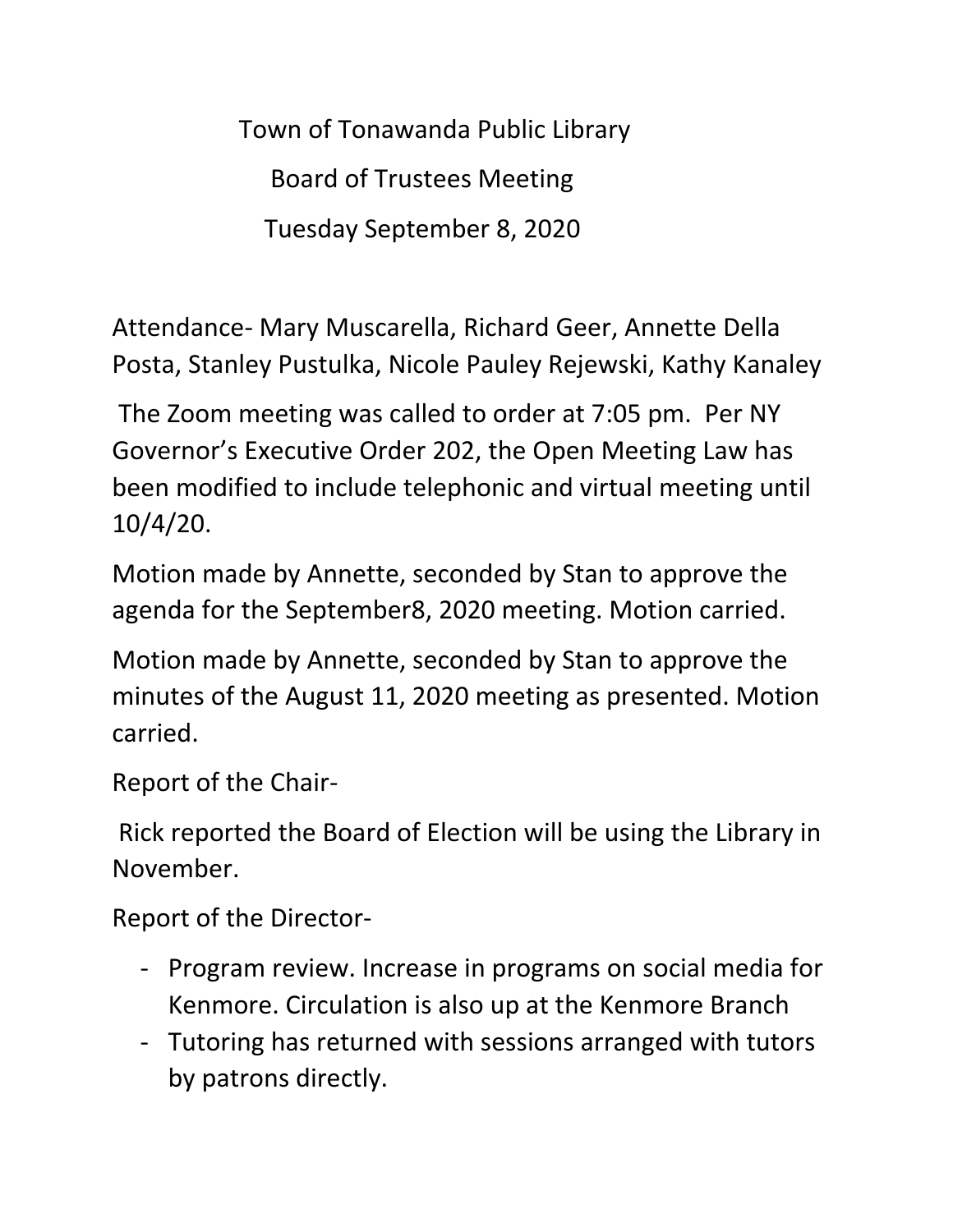-Nicole Brown created a voter registration display at both libraries which generated great patron response.

-There is an ACT meeting planning committee in place. Attendance at ACT meetings by all Board Trustees is now a requirement of NY Dept of Education.

-Libraries material budgets must be used by 10/31/20. The materials budget is interchangeable with the AV budget. Amounts included in Director's report.

- New boilers at Kenmore are installed but have not yet been tested.

-The County is requesting a 13% personnel reduction in our budget. Currently we are at 14% with no anticipated increase in hours of operation.

- Restrictions remain in place for holding any community events or in person programs at either location.

-Mary reported staff continues to deal with patrons who refuse to wear masks or who are not wearing them properly in the building. Staff is great about enforcing the regulations. Mary recommended staff watch the webinar "Customers Without Masks" done by Ryan Dowd of the Homeless Training Institute.

Report of the Treasurer- Monthly bills were reviewed and approved for payment. Review of Key Bank CD accounts with the option to transfer CD #4319, 30day term, to a higher interest CD should one become available.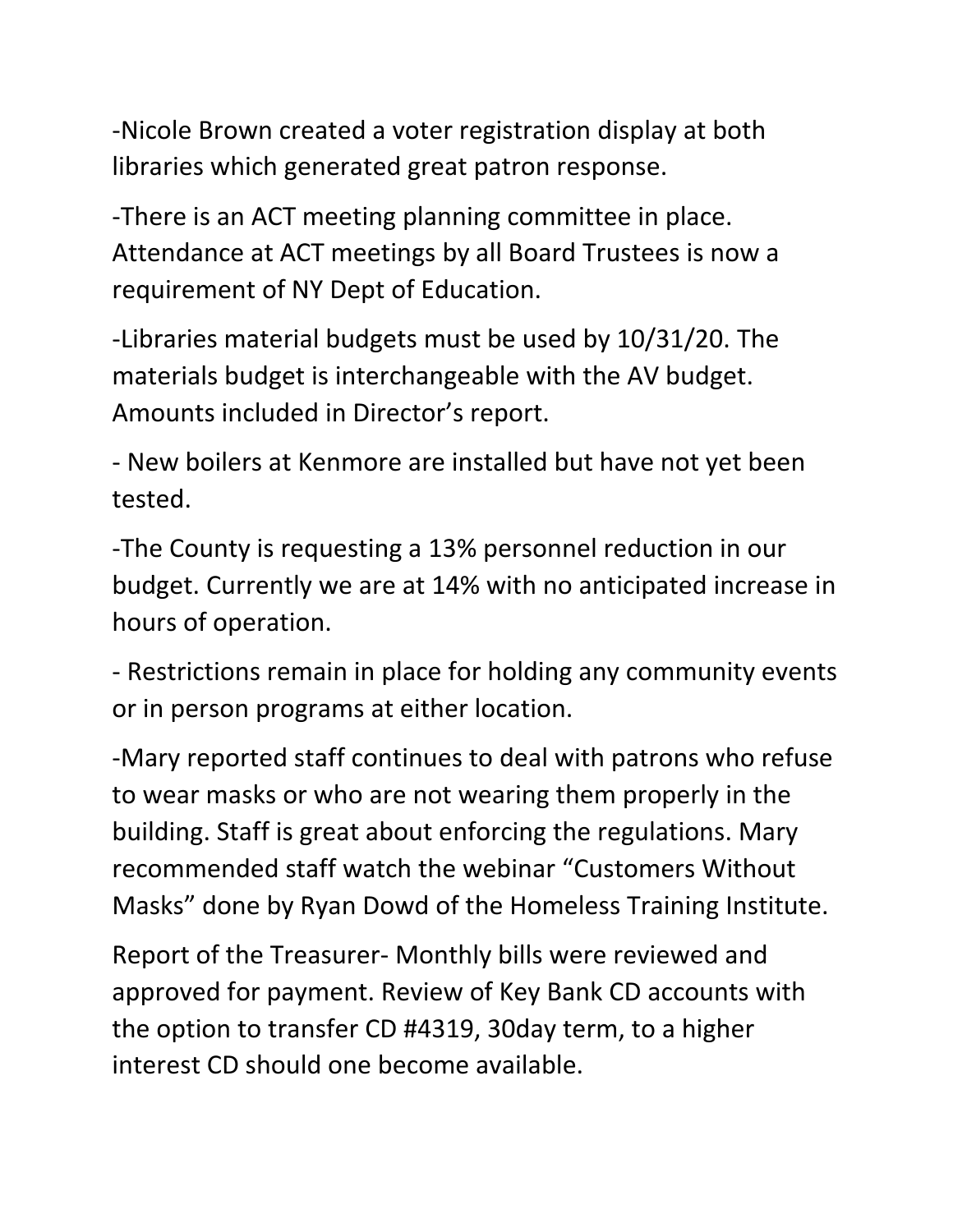Unfinished Business-

-Mary drafted a letter for Board review to Town Supervisor, Joseph Emminger, regarding the discrepancies in the terms for the Library Board Trustees. The proposed term changes will be considered by the Board and results reported at the October meeting.

The interviews of interested Board candidates was interrupted by Covid and the need to correct the current Board terms. Mary will contact the interested parties so the interview and Board recommendation process can be completed. Successful applicants will then be submitted to the Town Board for final approval.

There is no word yet on the Town including our phone system under their service plan. The staff is experiencing phone difficulties at Kenmore and Mary will need to make a service call for which we will pay the hourly service rate and any associated repair costs.

New Business-The 2021 budget is on hold pending the NY State budget. Cuts are expected due to Pandemic expenses.

There being no further business, at 8:20 pm, a motion was made by Nicole, seconded by Kathy to adjourn the meeting. Motion carried.

Next Meeting Tuesday October 13, 2020 at 7pm. Location to be determined.